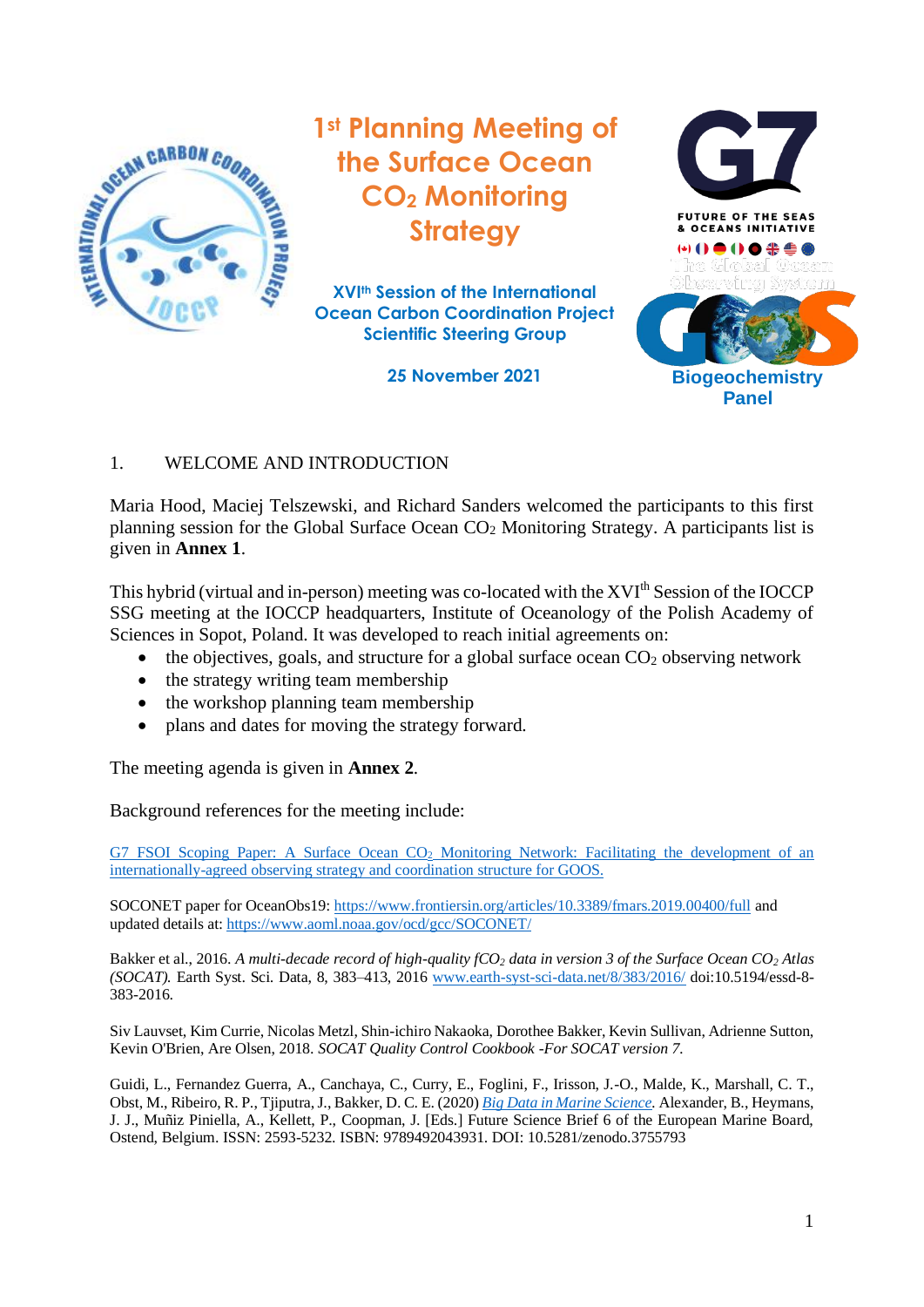PIs using SOCAT-based, SOCONET observations to produce global map - latest paper is in open review until the end of the year: Rodenbeck et al., BGD - [Data-based estimates of interannual sea–air CO2 flux variations 1957–](https://bg.copernicus.org/preprints/bg-2021-304/) [2020 and their relation to environmental drivers \(copernicus.org\)](https://bg.copernicus.org/preprints/bg-2021-304/)

Denvil-Sommer, A., Gehlen, M., and Vrac, M. (2021) Observation system simulation experiments in the Atlantic Ocean for enhanced surface ocean pCO<sub>2</sub> reconstructions, Ocean Sci., 17, 1011–1030, 2021 <https://doi.org/10.5194/os-17-1011-2021>

# 2. OVERVIEW OF G7 / GOOS ACTIVITY

Maria provided an overview of the G7 FSOI Surface Ocean  $CO<sub>2</sub>$  Monitoring Strategy. She briefly reviewed the [G7 FSOI work plan](https://www.g7fsoi.org/activities/) that was adopted in June 2021 to provide context for this activity, pointing out that it is *'scientific and technical support to the GOOS biogeochemistry panel*' and not an independent G7 activity.

The idea for this activity came from discussions with several G7 national focal points who indicated that they were willing to fund surface ocean  $CO<sub>2</sub>$  observing programmes but that they currently have no way of knowing if a particular proposal contributes to the establishment of a global observing network. Working with the IOCCP and other experts from G7 countries, a Scoping Paper was submitted to the G7 FSOI working group to propose a 2-year activity to develop an internationally-agreed strategy and implementation plan for a surface ocean  $CO<sub>2</sub>$ monitoring network. That activity was approved in June 2021. The Scoping Document was provided as a reference document for this meeting.

Maria pointed out that this activity would be a time-bound, delivery-focused effort to develop the strategy and implementation plan for a sustained surface ocean  $CO<sub>2</sub>$  monitoring system, as well as to seek funds required for the international mission team, data management and synthesis activities, coordination, and management of this integrated global network. She noted that this strategy will focus only on surface  $CO<sub>2</sub>$  required to "*determine net ocean-atmosphere fluxes to an accuracy of 10% or better regionally and globally on an annual scale"* (e.g., GCOS observing system requirements). The strategy will not focus on the full ocean carbon cycle nor repeat the background science and justification of the needs for a surface  $CO<sub>2</sub>$  network, but will instead refer to the work already carried out recently by the community (e.g., th[e IOC-R report\)](http://www.ioccp.org/index.php/more/757-integrated-ocean-carbon-research-a-summary-of-ocean-carbon-knowledge-and-a-vision-for-coordinated-ocean-carbon-research-and-observations-for-the-next-decade-report-published-by-ioc-unesco).

Maria referred to this activity as 'low hanging fruit' since many of the fundamental building blocks of the system already exist, including 1) internationally-agreed requirements (e.g., GOOS inorganic carbon EOVs, GCOS ECVs, SOCONET requirements) 2) observing networks including the pilot reference observing network for climate-quality observations (SOCONET) and 3) two data centres (NOAA PMEL in the US, and University of Bergen in Norway) and a pseudo-operational data synthesis activity SOCAT, coordinated from the University of East Anglia, UK.

The goals for this activity at the end of the 2-year period are:

- an internationally-agreed strategy and implementation plan that can be used by governments for funding decisions that enable integration of individual pilot elements to achieve the required global system,
- an International Mission Team to guide and oversee the implementation of the surface ocean CO<sup>2</sup> observing system,
- funding to support a full-time coordinator as part of the OceanOPS Centre (located at IOCCP), and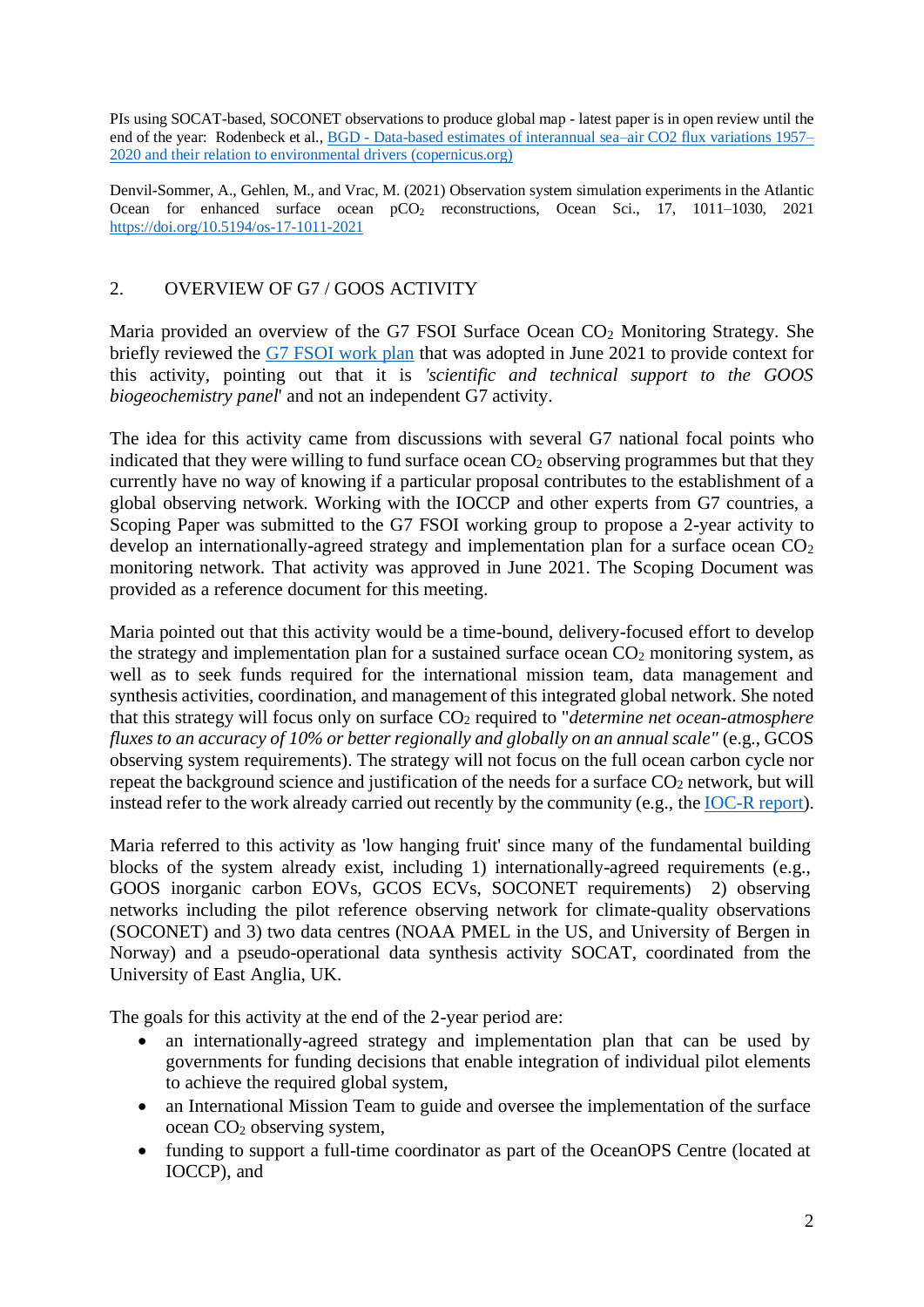• funding to support operational data management centres and the data synthesis activity **SOCAT** 

Maria concluded by reminding the participants of the [recent announcement](https://www.climate.gov/sites/default/files/2021-11/NOAA-Fact-Sheet-Climate-Smart-Decisions-in-Our-Changing-World-110121.pdf) of the US to COP 26 to establish a globally operational Surface Ocean CO<sup>2</sup> Reference Network: "*The network will integrate established and proposed national and regional surface ocean carbon dioxide (CO*2*) research and monitoring efforts into a global framework, enabling countries to track changes in global ocean uptake of CO*<sup>2</sup> *over time. Through international engagement, NOAA will facilitate the development of the global network and produce high-value products, such as observation-based annual updates of ocean carbon uptake and changes in ocean acidification, that are critical for decision making about ocean-based mitigation options and marine ecosystem health."*

The participants asked for more information about the difference between an International Mission Team and a Scientific Steering Team. Maria responded that the Scientific Steering Team is made up of experts who can cover one or more thematic aspects of the strategy and implementation plan and who guide the development of the system, including data and synthesis aspects. Maria informed the participants that this activity is an IOCCP activity where the G7 is providing support (staff, funds) to move it forward. As such, the IOCCP members with particular interest in this area are leading the Scientific Steering Team and have identified other outside experts to provide sufficient coverage of topics. For the IOCCP, this activity is led by IOCCP member Richard Sanders and Maria is providing G7 staff and funding support.

An International Mission Team is typically made up of one expert per country who can act as a national focal point to aid coordination and communication between the programme and experts / observing programmes in the country. As the strategy and implementation plans develop, this Mission Team concept will need to be examined since a surface ocean  $CO<sub>2</sub>$ programme will involve multiple platforms / observing programmes and one single representative may not be able to provide sufficient detail about their country's full range of programmes across all platforms.

## 3. DEFINING THE FUNDAMENTALS OF THE STRATEGY

*Note: because of the hybrid nature of the meeting over multiple time zones, a linear discussion that included all participants was not possible. The report of the meeting below presents a summary of discussions grouped by subject rather than a linear progression of the discussions.*

## **Strategy Scope**

Participants noted that, unlike existing GOOS networks, the in situ observing network for surface ocean  $CO_2$  is based on a multi-platform approach (e.g., principally underway lines and time series stations but with critical information provided by GO-SHIP and Argo). Coordination of in situ observations, data management, syntheses and product development from multiple platforms having different implementation plans, steering groups, and funding streams is significantly more complex.

Participants agreed that the strategy should cover the full 'value chain' that includes elements running from research and technology development through to informing global policies and advising governments. Participants further agreed that research is needed at every step to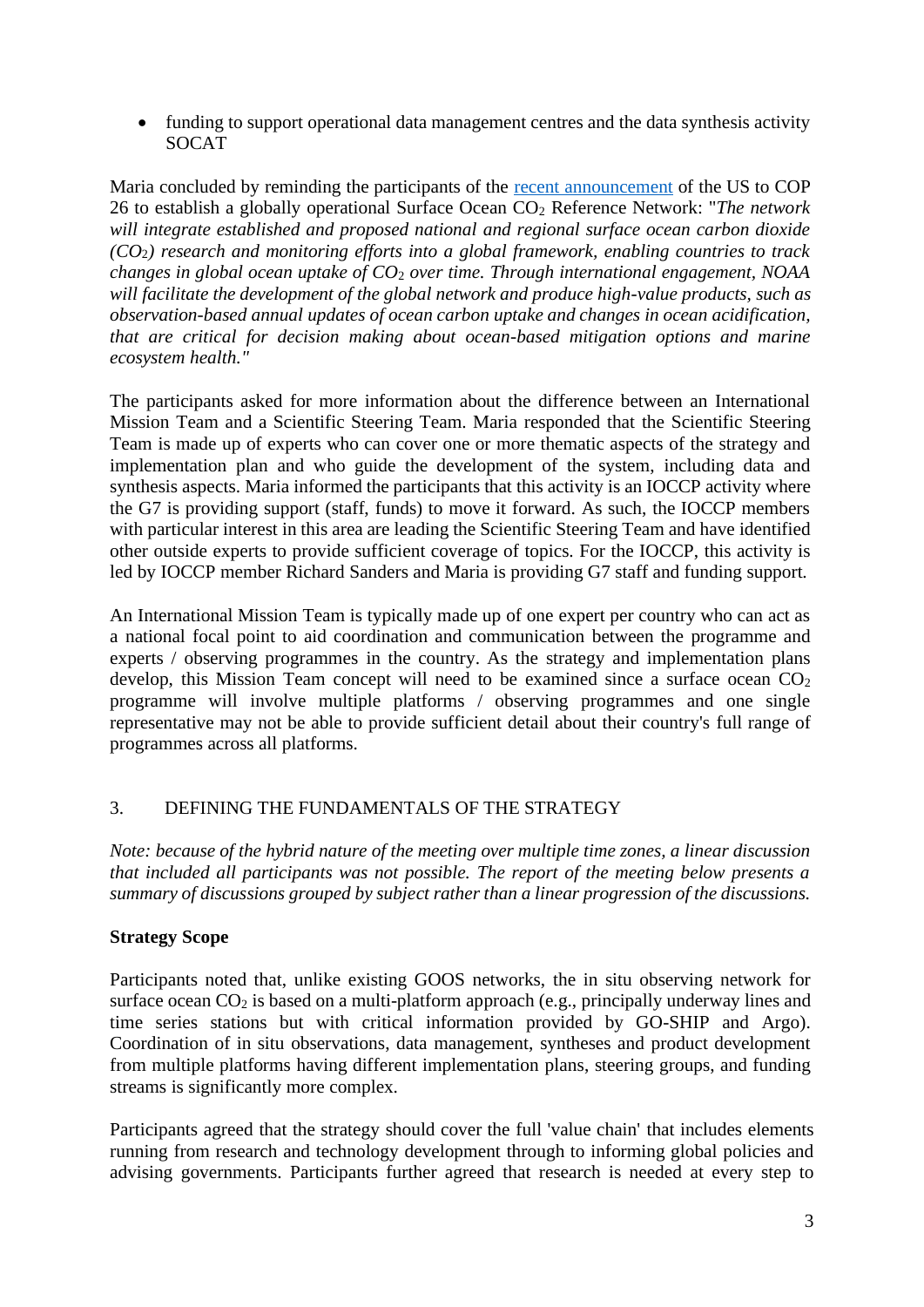improve and evolve the operational system, illustrated by the diagram developed by Richard (below). Rik noted that we are aiming to develop a *system*, not only an observing network, noting that the value of our products has increased dramatically in the last few years and that we need a coordinated international effort to improve how we obtain data that make these products. Richard described the ambition for the value chain and the ICOS station certification process as a way of ensuring that observations included as part of the programme meet the required standards. Participants agreed that this kind of approach is needed for the high-quality reference network but that the programme should also be inclusive of lesser quality data that will be needed to achieve global coverage.



The Global Carbon Project, which regularly informs and reports to the IPCC and UNFCCC, was identified as one of the primary users for these data and data products, and two members of the GCP are included on the strategy development team (Judith Hauck and Dorothee Bakker). Judith pointed out that a sustained global monitoring system with high volumes of data are needed for the carbon models to evolve. She noted that ocean regimes are changing at the same time, making this a moving target, and explained that while the current ocean sink is dominated by atmospheric  $CO<sub>2</sub>$  concentrations, we have no idea how the ocean sink will change following peak emissions. Preparing for net-zero carbon emissions and global actions to reduce atmospheric  $CO<sub>2</sub>$  will require understanding what the natural sinks are doing and sufficient understanding of the processes controlling uptake to predict future changes.

Participants discussed the surface ocean CO2 data quality-vs-quantity issue and agreed that, in principle, generating surface  $CO_2$  maps for fluxes requires high-quality data ( $\pm 2$  µatm), but it was noted that data with higher uncertainties are better than no data at all. Thus, data with a quantified accuracy in the order of  $\pm$  5 µatm will provide highly useful information (especially in regions with little or no data), but the observing system overall must strive to achieve the best possible quality. Maria informed the group of the discussions led by the Canadian government to explore opportunities to develop an observing network pilot project in the North Atlantic (the North Atlantic Carbon Observatory, NACO) that would aim to observe the full ocean carbon cycle and said that she would report back to the group after the international workshop on 15 December 2021. Rik also stressed the need to work more closely with the Global Ocean Acidification Observing Network (GOA-ON) to obtain much-needed coastal data and to co-design the observing networks to obtain mutually-beneficial data. Participants agreed that it will be important to engage other users (data users as well as information / data product users) throughout the strategy development and as a regular part of the value chain feedback.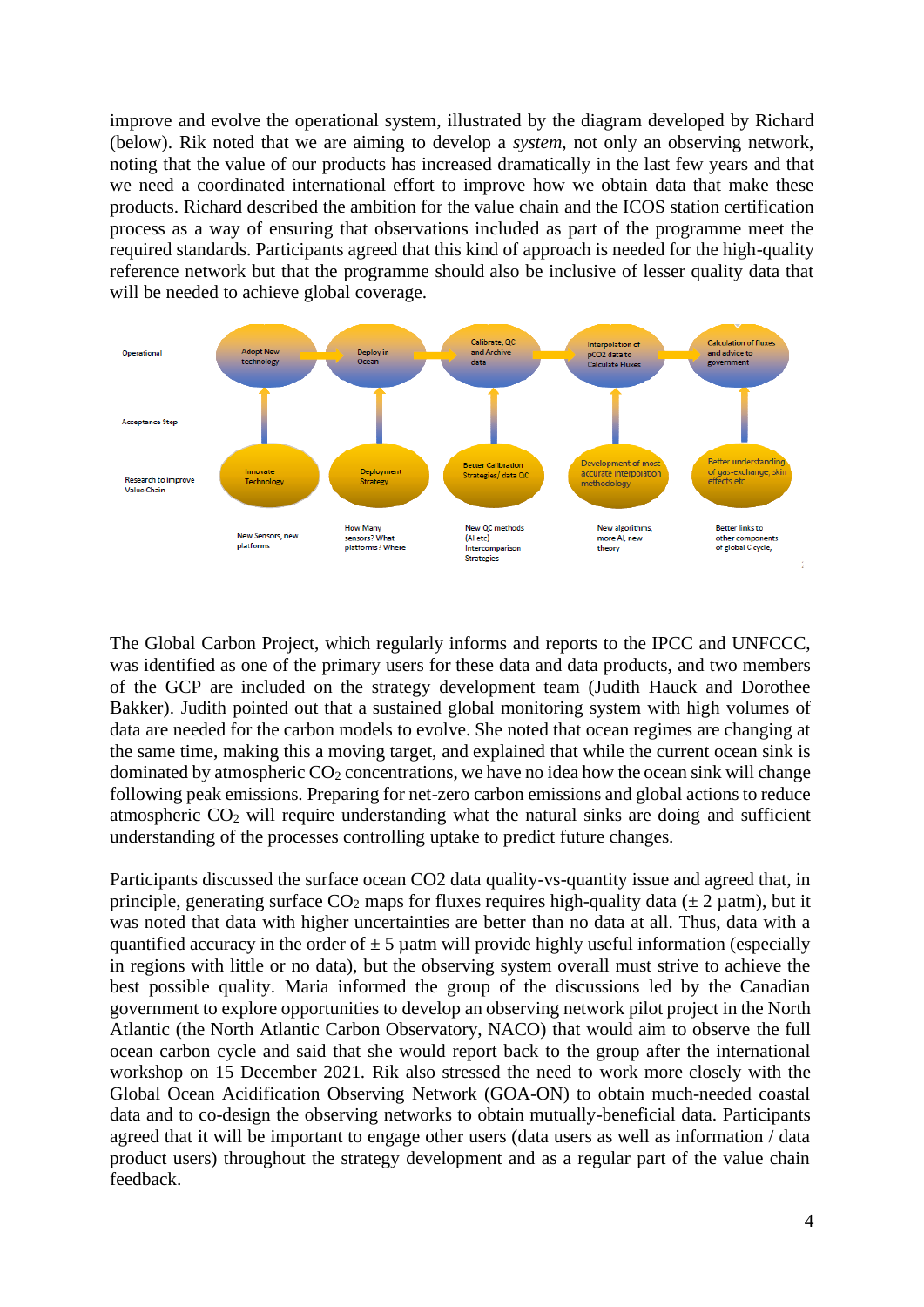*Decision 1*: The strategy and implementation plan should cover the full value chain from research and innovation to informing global policies / policymakers. Research and innovation are essential to each step of the operational chain and scientific guidance is required across the full value chain to develop an integrated system. A system of validation / accreditation is needed to transfer R&D innovations to operational implementation.

*Decision 2*: The strategy and implementation plan should stay focused on developing a surface ocean CO<sup>2</sup> system but should link to other ocean carbon activities (e.g., NACO, GOA-ON, Decade programmes, IOC-R follow-up, etc.) early in the strategy and implementation plan writing phases to ensure that this strategy serves other groups' needs and that it integrates with other plans, particularly when considering data management issues and development of standards / best practices agreements.

## **Observing Requirements and Existing Capability**

Maria opened this discussion noting the requirements in the GCOS strategy cited in the G7 FSOI Scoping Document: *To determine net ocean-atmosphere fluxes to an accuracy of 10% or better regionally and globally on an annual scale.* She asked if this was still the best target or if this needed to be revised.

*Decision 3*. Participants agreed that the above GCOS requirements were still an appropriate (and achievable) target for responding to societal policy drivers of the UNFCCC Global Stocktake and Net Zero carbon emissions ambitions.

Maciej reminded participants of Andy Watson's discussion section in the G7 FSOI Scoping Paper showing that the in-situ coverage for  $pCO<sub>2</sub>$  was sufficient to meet required goals in the North Atlantic and North Pacific during the decade 2005-2015. He also reminded participants of the paper by Denvil-Sommer et al. (2021) and stated that the in situ observing network must make use of neural network analyses and model-based  $CO<sub>2</sub>$  distributions to fill gaps in global coverage. Judith cautioned that it is not possible to extrapolate algorithms developed for the North Atlantic to the full globe with any confidence and that the strategy should first focus on what we need and where. She noted that she and Christian Rodenbeck have made an attempt at this already using SOCAT and BGC Argo data locations.

Participants discussed the monitoring strategy that would be required to provide the data coverage and quality required to respond to these global drivers. Andy pointed out that we know from experience that we need something like a minimum of 3-4 lines crossing each ocean basin and something similar in the Southern Ocean. Participants discussed the importance of including time series and interpolation methodologies as a way of providing a more rigorous constraint on the coverage needed to calculate annual fluxes with an uncertainty of  $\pm$  10%. All agreed that while these exercises were necessary to guide the strategy, it is also important to set a goal for the network based on existing knowledge and experience to begin implementation, pointing to the Argo design of 3000 floats as an informed "round number".

In his presentation, Rik described SOCONET as a volunteer group of established operators who agree to submit data to SOCAT and work together to advocate for the development of a unified network of high-quality reference stations. Rik and Adrienne emphasized that while SOCONET can provide an important contribution to this global surface ocean  $CO<sub>2</sub>$  strategy,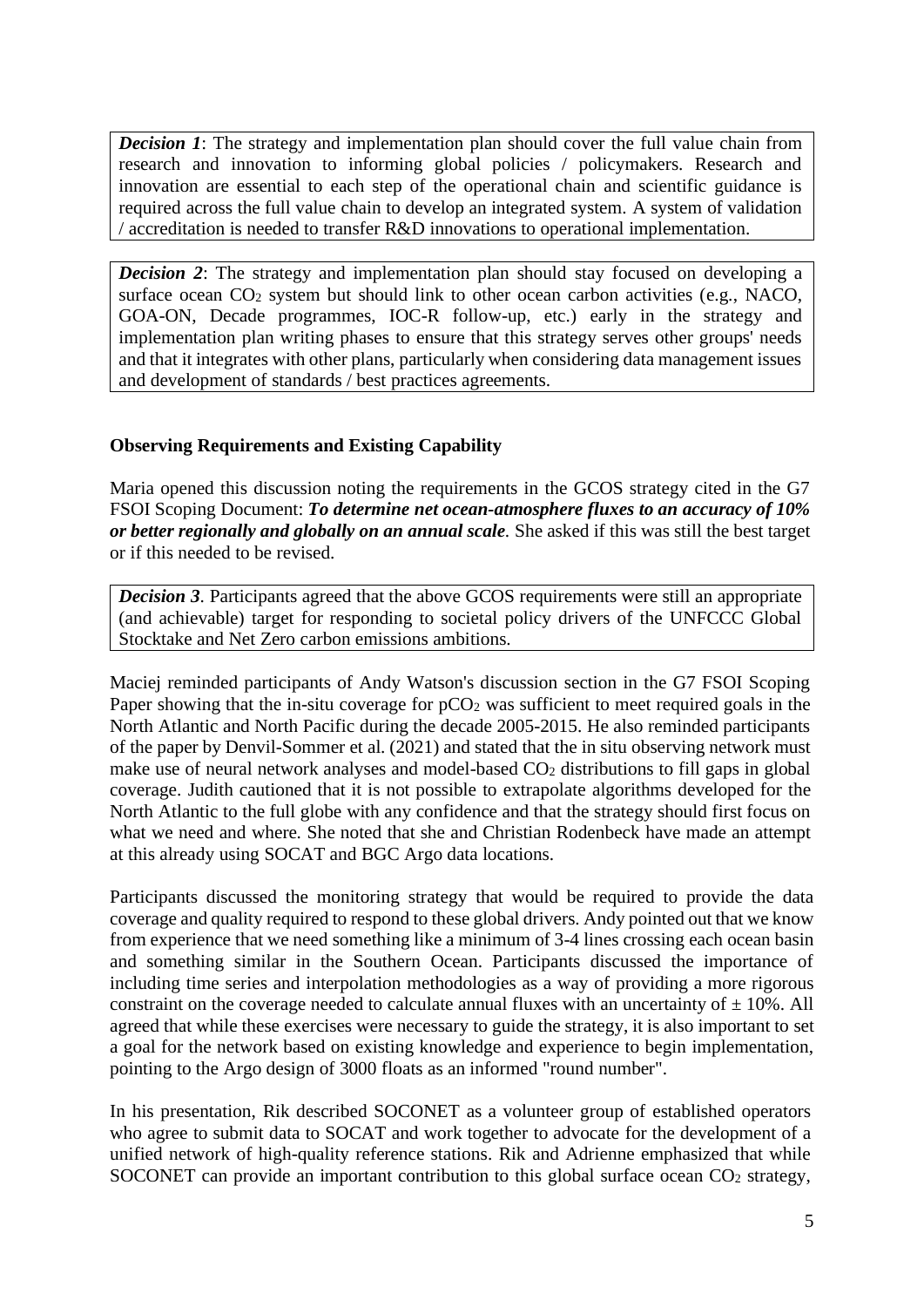the SOCONET network should remain focused on providing high-quality, standardized reference measurements (e.g.,  $\pm 2 \mu$ atm) required to estimate annual flux to  $\pm 10\%$ . They also stressed that the full system would need to include other data for geographical coverage as well as ancillary / supporting / emerging contributions.

Dorothee and Siv pointed out that 75% of the data in SOCAT having quality labels of 'A' and 'B' (e.g.,  $\pm$  2 µatm) are provided by SOCONET stations (e.g., US providers). Siv also pointed out that much of the 'C' quality data  $(\pm 5 \mu \text{atm})$  could probably be upgraded to meet SOCONET quality relatively easily, pointing out that with current technology,  $\pm 2$  uatm is not difficult to achieve. She also noted that the idea of data flags and quality are catching on and that most users now only use 'A' and B' quality data for their work, with the exception of large-scale modeling studies that need as much data as possible.

It was noted that data from moorings are obtained and treated differently than for underway systems, and that the best mooring data from NOAA (currently included as part of SOCONET) only get a label of 'C' largely due to different standardization procedures that have not been incorporated in best practice documents. Rik suggested that the NOAA moorings could meet the  $\pm$  2 uatm target with some changes to protocols, verifications, and calibration gases and that it was important to keep them in the SOCONET programme to work with them to encourage them to improve their systems.

Participants questioned how to define or apply a SOCONET label to systems that don't meet accuracy requirements but could meet them with relatively minor (or well-known) upgrades, where the limitation to upgrading is funding or that the instrument is part of another programme with lower accuracy requirements. Some exceptions will need to be made for important coastal  $CO<sub>2</sub>$  measurements where variability is higher and label A and B accuracy data will be more difficult to achieve. Participants agreed that this would be something to examine after the initial mapping of existing systems that could contribute to the global surface system.

*Decision 4.* Participants agreed that establishing SOCONET as the reference network for the global strategy and promoting this 'branding' of quality to which other operators should aspire could lead to a rapid increase in quality measurements from existing infrastructure. It was also agreed that operators generating 'C' flag data (accuracy of  $\pm$  5 µatm) should be included in the strategy but in a separate category, and that a system of regular review should be established to provide advice on how to upgrade those platforms to SOCONET quality where possible (with exceptions being established as necessary for coastal platforms). Participants further agreed that the Best Practice for *fCO*<sub>2</sub> Measurements need to be updated.

#### **Defining Programs that Contribute to the Strategy**

Given time limitations, participants focused on major technology or coordination challenges facing the global system and how to evolve existing measurements systems and technology for the future. Participants agreed that once the strategy and measurement criteria have been fully defined, an inventory of systems that contribute to the strategy must be carried out.

Participants stressed that a major gap that would be relatively easy to fill is installing underway CO<sup>2</sup> on research vessels. Akihiko presented an overview of Japan's underway systems on GO-SHIP vessels, particularly the  $RV$  *Mirai*, to measure  $CO<sub>2</sub>$  underway in the Arctic. He also noted that Tsuneo Ono of the National Institute for Fisheries Science in Japan collects extensive  $CO<sub>2</sub>$ data in the coastal ocean.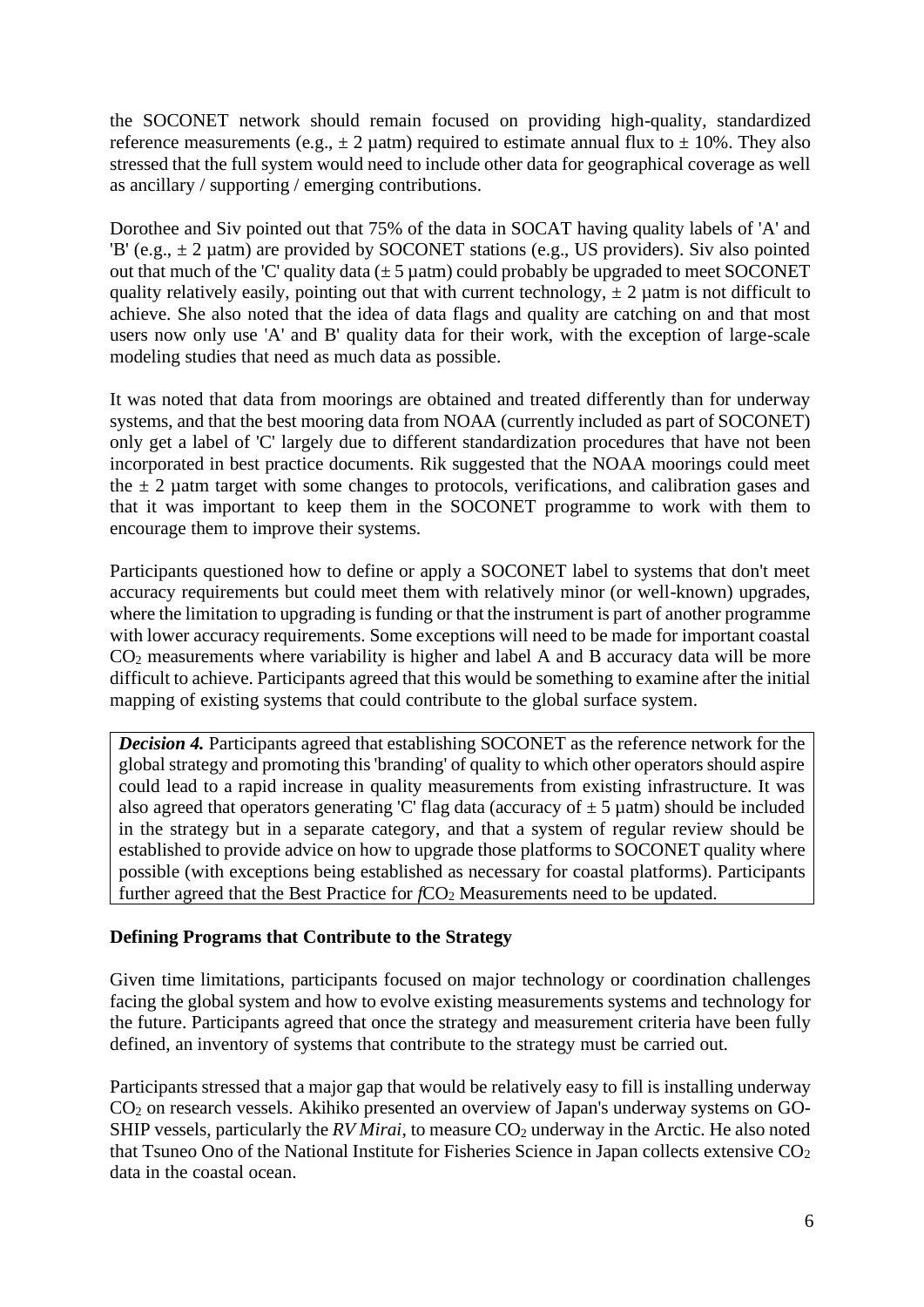Participants agreed that coastal  $CO<sub>2</sub>$  measurements will also be essential for understanding global fluxes but noted with frustration the requirement to turn off underway systems when entering EEZs of some countries. All agreed that this was a serious issue that must be addressed in the global strategy and that establishing coastal monitoring stations rather than relying on ships may be a strategy to explore. Maria referred to the recent GOOS report on [Ocean](https://www.goosocean.org/index.php?option=com_oe&task=viewDocumentRecord&docID=26607)  [Observations in Areas under National Jurisdiction](https://www.goosocean.org/index.php?option=com_oe&task=viewDocumentRecord&docID=26607) (OONJ) and noted that dealing with these intergovernmental issues should be one of the principal benefits of becoming a network of GOOS.

*Decision 5.* Participants agreed that underway systems should be installed on repeat hydrography ships (particularly for GO-SHIP lines) and that the community needed to work more closely with GOOS on issues of data collection in EEZs. Participants further agreed that coastal  $CO<sub>2</sub>$  observations may be more easily attained from national platforms rather than transiting ships.

The participants discussed issues of standardizing and harmonizing systems and noted that a smaller number of  $CO<sub>2</sub>$  systems with a standardized set of equipment and operations would be easier and cheaper to deploy and to maintain than the current situation with custom-built systems that require a specific PI to operate and maintain. The participants noted that such a standardized system could:

- reduce costs through large-scale production and availability of replacement parts,
- increase performance, make it easier and faster to install systems on more ships, and allow for wider participation in the network,
- improve and streamline data management, data sharing, and QA/QC,
- remove the strain of funding technical support for individual custom-built systems, and
- allow the global network to establish regional hubs where  $CO<sub>2</sub>$  systems on ships could get serviced routinely regardless of 'whose' system it is.

It was agreed that these issues of automation, standardization, traceability, and making a clearer separation between support for infrastructure and support for research and data product development are the fundamentals of the network that this community should work towards in this strategy.

Andy raised the issue of central support for the regional hubs and national coordinators/ technical personnel required to support and maintain this kind of observing network. He suggested that ICOS might be able to perform this service in collaboration with EU countries and that NOAA could most likely coordinate this function for the US, but for other regions and other countries where ocean carbon monitoring is not directly supported through government agencies, this will remain a problem that the strategy should address.

*Decision 6*. Participants agreed that the community should work towards a global network with a smaller number of standardized systems to increase performance / reliability / technical support, reduce costs, and extend the network to data-sparse regions. Participants further agreed that the establishment of regional hubs will also need to be considered in the strategy.

Participants discussed needs for links with other groups to provide ancillary and supporting measurements as well as infrastructure, including the Ship Observations Team, GO-SHIP, BGC Argo, and OceanSITES as well as operators of platforms such as gliders or Uncrewed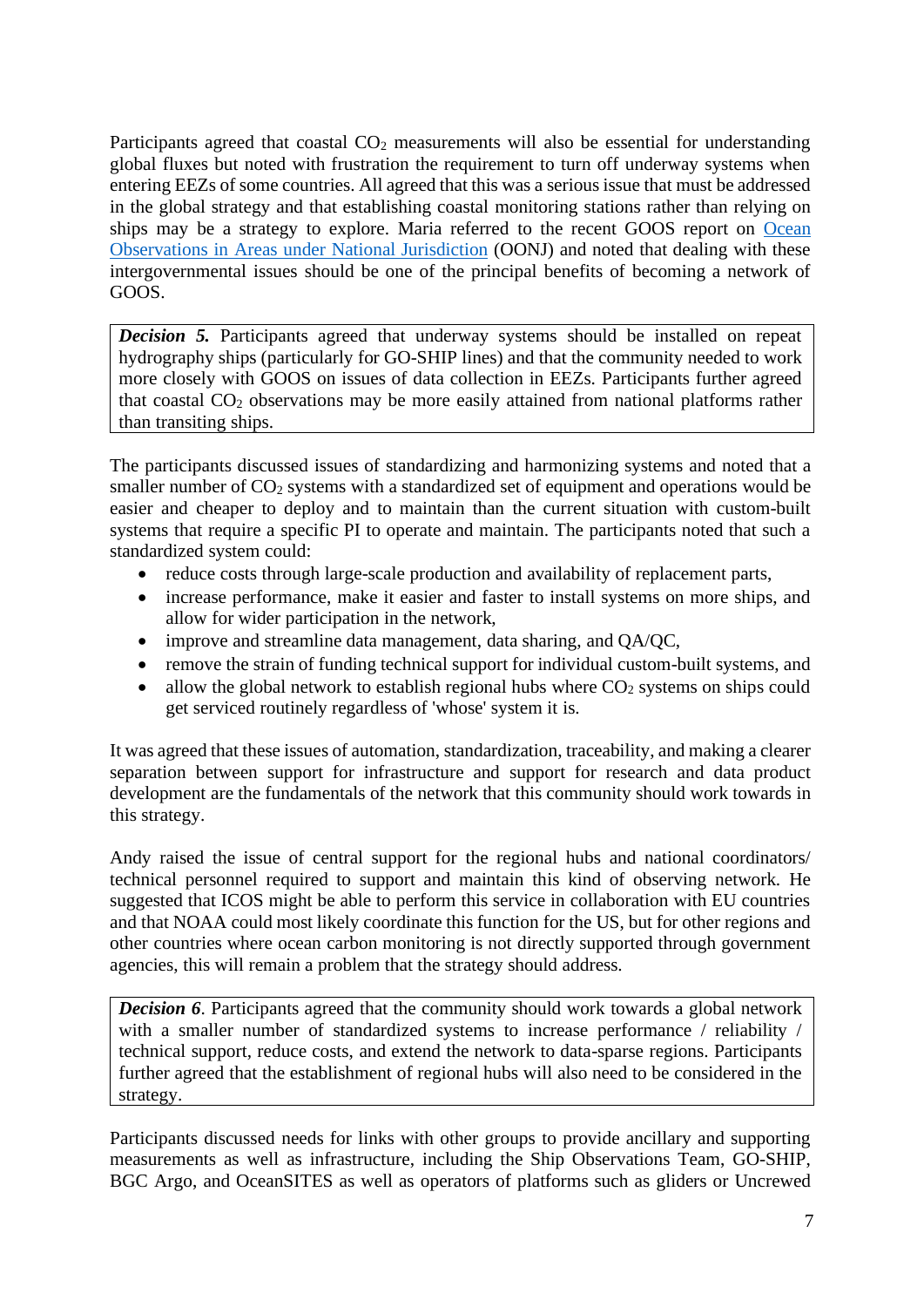Surface Vessels (USVs). Rik suggested that the international coordination mechanism for this should be affiliated with the GOOS Observations Coordination Group. Participants agreed but emphasized the importance of keeping the coordination focused on a global network for surface  $CO<sub>2</sub>$  rather than dividing the coordination across existing platforms of OCG.

*Decision 7*. Participants agreed to contact the GOOS OCG to determine how best to coordinate the global surface  $CO<sub>2</sub>$  monitoring system with other global networks.

Participants also discussed the possibility for this network to obtain and/or provide infrastructure in partnership with other groups such as GOA-ON for ocean acidification (pH, total alkalinity,  $DIC$ ) and air-side  $CO<sub>2</sub>$  measurements of the marine boundary layer over the open ocean from research ships. All agreed that the  $CO<sub>2</sub>$  and ocean acidification networks are tightly coupled and that the ambition of the strategy should be to provide infrastructure support to as many groups as possible without compromising the strategy for the  $CO<sub>2</sub>$ . It was also recognized that the GOA-ON network will be an important provider of  $CO<sub>2</sub>$  data in the coastal zone. The participants agreed that a 2-step process could be followed to 1) get the  $CO<sub>2</sub>$  system up and running and 2) build on this infrastructure for (inter alia) ocean acidification and MBL  $CO<sub>2</sub>$ , with the understanding that augmenting the basic network with these additional systems (particularly the MBL work) will be much more expensive and require a different set of technical expertise. Judith noted that for models to evolve, we will need a system that monitors a full range of carbon and biogeochemical parameters in a sustained way as ocean regimes change and respond to climate drivers.

*Decision 8.* Participants agreed to work closely with the GOA-ON network to ensure that the CO<sup>2</sup> monitoring strategy can also support ocean acidification monitoring where possible and vice versa, and to consult with ocean carbon research programmes to understand how the surface CO<sup>2</sup> network might provide support for and align with broader ocean carbon observation and research activities. Participants also agreed to maintain communication with the WMO's Global Atmosphere Watch community as part of the discussion / exploration of including underway  $CO<sub>2</sub>$  systems on research vessels.

## **Data Management and Synthesis**

Siv, Dorothee, and Steve described the strong collaboration between the Bjerknes Climate Data Centre's  $CO_2$  activities (Norway) and the NOAA PMEL  $CO_2$  data group (USA), which provide complementary and coordinated services to the ocean  $CO<sub>2</sub>$  community. All agreed that they should be maintained as the core of the global system and that we will need to develop a global group of data managers and scientists as part of the strategy to identify needs and opportunities for additional data hubs.

Participants discussed whether this data service needed to be formalized with a governance structure or whether it could be done on a more collaborative basis, noting that sustained funding may require more formal structures. Steve described the difficulties with estimating costs for an activity that has been carried out in pilot mode and on a volunteer basis but noted the fragility of the 'global' system that relies on the good will of a very small number of volunteers. Dorothee, Siv, and Steve estimated collectively that they spend the equivalent of 3 months per year each on these volunteer activities. Dorothee noted that there is a real struggle to innovate (e.g., automation of metadata uploads) because of lack of funding, which ultimately makes the work harder and take longer.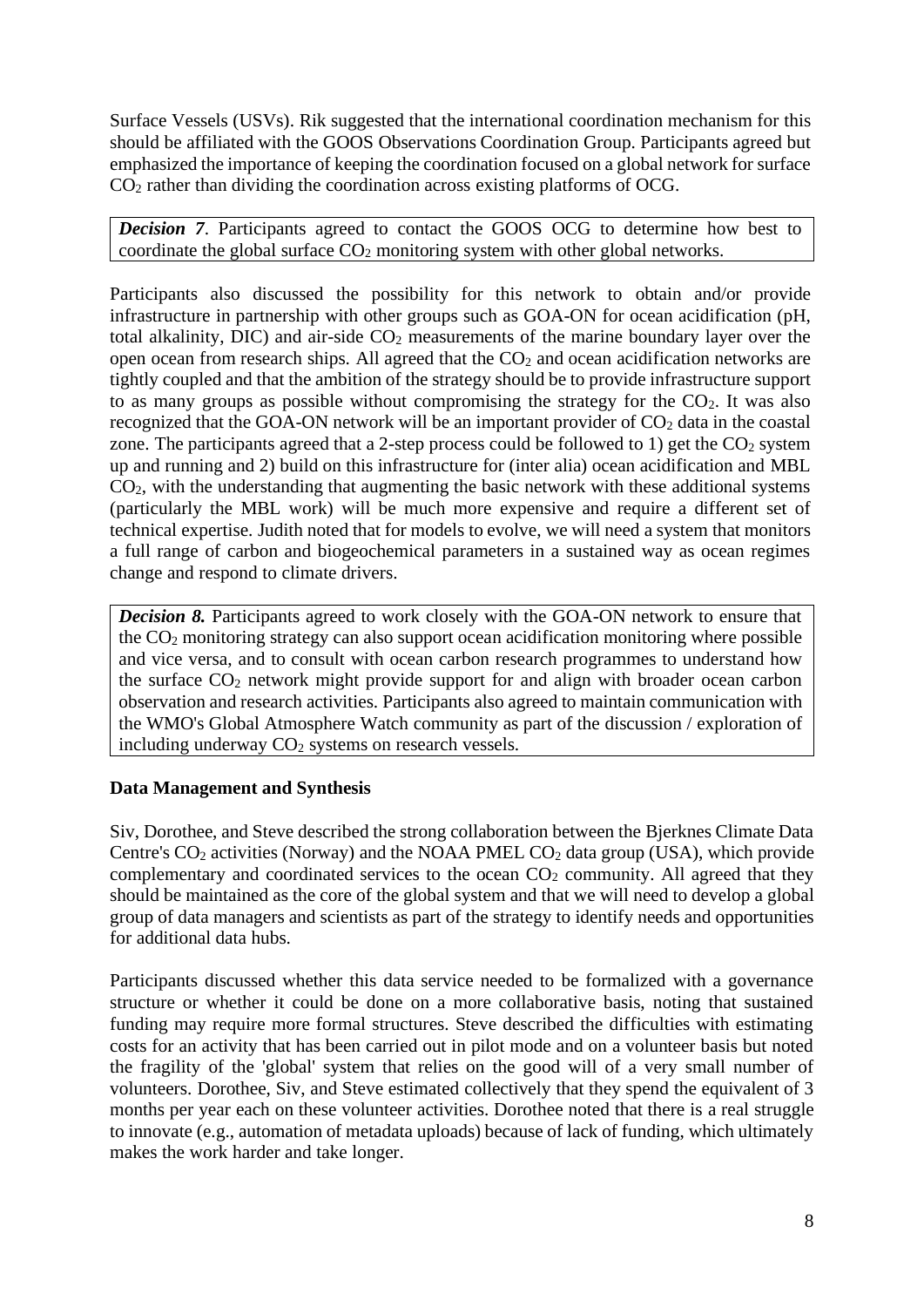Dorothee provided an overview of the Surface Ocean CO<sub>2</sub> Atlas. She pointed out that SOCAT is based on a volunteer effort initiated in 2007 that has pulled together 28 million qualitycontrolled surface water  $CO<sub>2</sub>$  observations spanning 50 years (2020 version). The SOCAT data products serves as the global basis for evaluating monthly fields of air-sea  $CO<sub>2</sub>$  flux. Delivery of an annual product requires data providers to submit data by mid-January, followed by work of 8 regional groups to carry out secondary quality for a final product release in mid-June.

Participants also noted that not all groups have the capacity to turn around their most recent data in enough time to make it into that year's SOCAT release and Global Carbon Budget, and that increased support for data management and sharing at the group or PI level will be needed to support the global strategy.

Dorothee informed participants that SOCAT has been operating largely unfunded for the past 5 years, supported mostly through volunteer efforts. Activities to support the SOCAT synthesis include data submission and quality control by scientists worldwide, coordination, data management and innovation. Data management is tasked with data retrieval, support for data upload, the Live Access Server, archiving and data products, provision of Matlab code for data products, web site maintenance, and programming efforts related to automation and innovation. She estimated that SOCAT data management, coordination, and quality control require between 26-40 person-months / year. The total cost to operate SOCAT is estimated to be 300- 500k Euros / year, accounting for costs associated with data management, coordination, quality control and innovation required to automate procedures to make SOCAT data F.A.I.R. and interoperable with other ocean carbon synthesis products (e.g. UN SDG 14.3.1).

Dorothee informed the group that the surface  $CO<sub>2</sub>$  strategy group will need to decide what data SOCAT will include and raised the issue of how to manage atmospheric  $CO<sub>2</sub>$  data from ships and BGC Argo estimated  $CO<sub>2</sub>$  values within the surface ocean  $CO<sub>2</sub>$  system. She pointed out that SOCAT insists on calibration and does not accept all data, and currently does not accept calculated CO<sub>2</sub> values (e.g., from BGC Argo profiling floats.) Participants agreed that it would be preferable for calculated surface  $CO<sub>2</sub>$  values from BGC Argo to be kept in the BGC Argo database with the full profile. Siv noted that SOCAT also does not include (or duplicate) surface data from GLODAP since users can go to each network to obtain the data they need.

Discussing the data challenges from a multi-platform programme, Dorothee and Siv mentioned the notion of a federated system of data systems to cope with multi-platform data that will be needed for this programme and described the ERDDAP system that allows data providers to submit their data once to one data centre and be found in an interoperable system.

Dorothee further described some services that SOCAT provides for the community that are not the standard services carried out for a data synthesis activity. For example, when data providers submit their data to SOCAT, SOCAT ensures that the data are archived. She also highlighted problems and tensions with how DOIs are assigned, noting that national ocean data centres (NODCs) want to have data submitted directly to them for DOI assignment because this improves their performance metrics. However, the concern is that each NODC will treat  $CO<sub>2</sub>$ data differently and experience has shown that delays can be considerable, making it more difficult and time consuming to pull together the SOCAT synthesis. The process used at present by the SOCAT data management task team is to continue to encourage data submissions directly to SOCAT but then the Bergen data centre contacts the relevant NODCs to get a DOI number for the data sets directly from them. When this is not possible, a DOI number is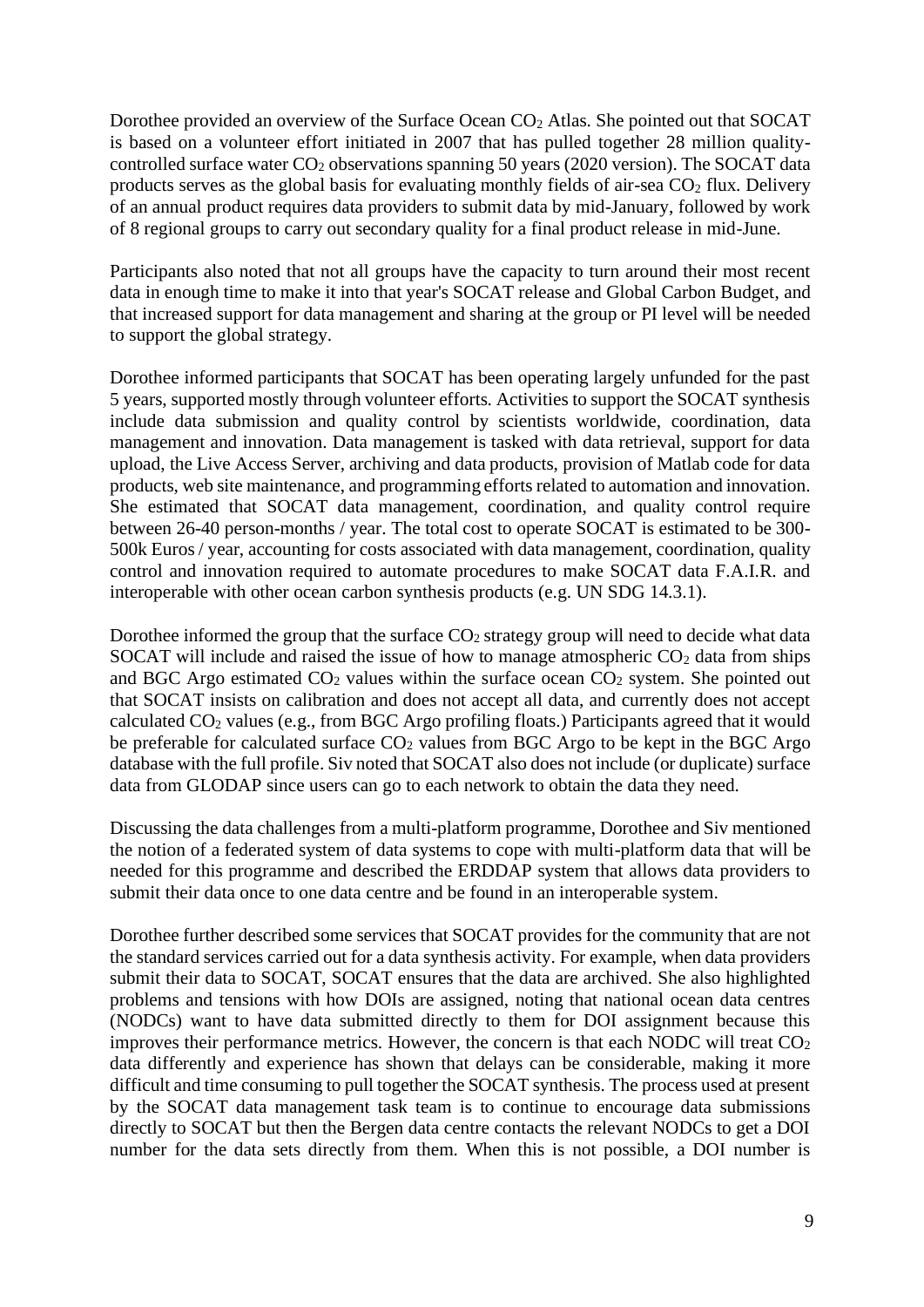obtained from [Pangaea](https://www.pangaea.de/) (a data archive and publisher for earth and environmental sciences, member of the WDS)

Siv posed the question of how the GDACs operate for Argo, where Argo data are sent to Argo GDACs rather than NODCs for data processing, serving netCDF files, and archival. Participants agreed that it would be valuable to consult the Argo GDACS to understand how they deal with these issues.

Participants agreed that this is an issue that needs considerable consultation to develop the strategy. To create the data products that the community wants in a timely and coherent way, SOCAT has by-passed the standard data management services. While this has avoided some problems, it has created others, including the impression that SOCAT can do everything. The issue of who attributes the DOIs will be an important part of the strategy.

*Decision 9*. Participants agreed that the strategy must highlight both the needs and ambitions for data management and data synthesis, both in terms of operational costs and support for personnel but also for necessary innovations required to streamline and automate workflow to transition towards a sustained, operational system. Participants also agreed that the issue of assigning DOIs should be explored, beginning by consulting the existing operational system such as Argo GDACS and DOI attributions.

#### **Data Product Development and Links to Users**

Participants noted that data product development is an essential part of value chain that sits between SOCAT and users like the GCP but questioned whether that level of data product development should be included as part of the 'operational' network or whether independent groups could take that on.

Judith noted that this volunteer effort for using the SOCAT data for global analyses has worked well so far and that there are many people willing to do this. She noted that the Surface Ocean CO<sup>2</sup> Mapping Intercomparison (SOCOM) project run by Christian Rodenbeck should be included in these discussions. Peter noted that there is a need for a more coordinated and sustained activity to develop, intercompare, and evaluate mapping methods, perhaps as part of SOCOM but with support from the community.

Andy noted that the GCP and others are moving towards data-based estimates but cautioned that these estimates may not be as independent as you might expect because they use the same techniques and the same data products. Richard noted that Copernicus Marine Service is producing operational surface  $CO<sub>2</sub>$  estimates, but participants questioned how that one product was chosen as 'the' operational product of Copernicus. Maria informed the group that the Copernicus Marine Service products are chosen through competitive calls, and that the global ocean surface carbon product is produced by Marion Gehlen's group at LSCE / IPSL (France) following on from R&D activities that were carried out as part of the EU Horizon 2020 AtlantOS project. Participants agreed that we should encourage multiple independent groups to work with SOCAT to produce flux maps. Judith pointed out that we need to differentiate between development of new methods and regularly producing an operational subset of data products that can be used to evaluate new methods and innovations in modeling. Siv noted that the community is far from being able to operationalize these products in a meaningful way and that there is significant work to be done on methods and neural networks by the research community. Artur stated that it will be also important to engage Copernicus Climate Service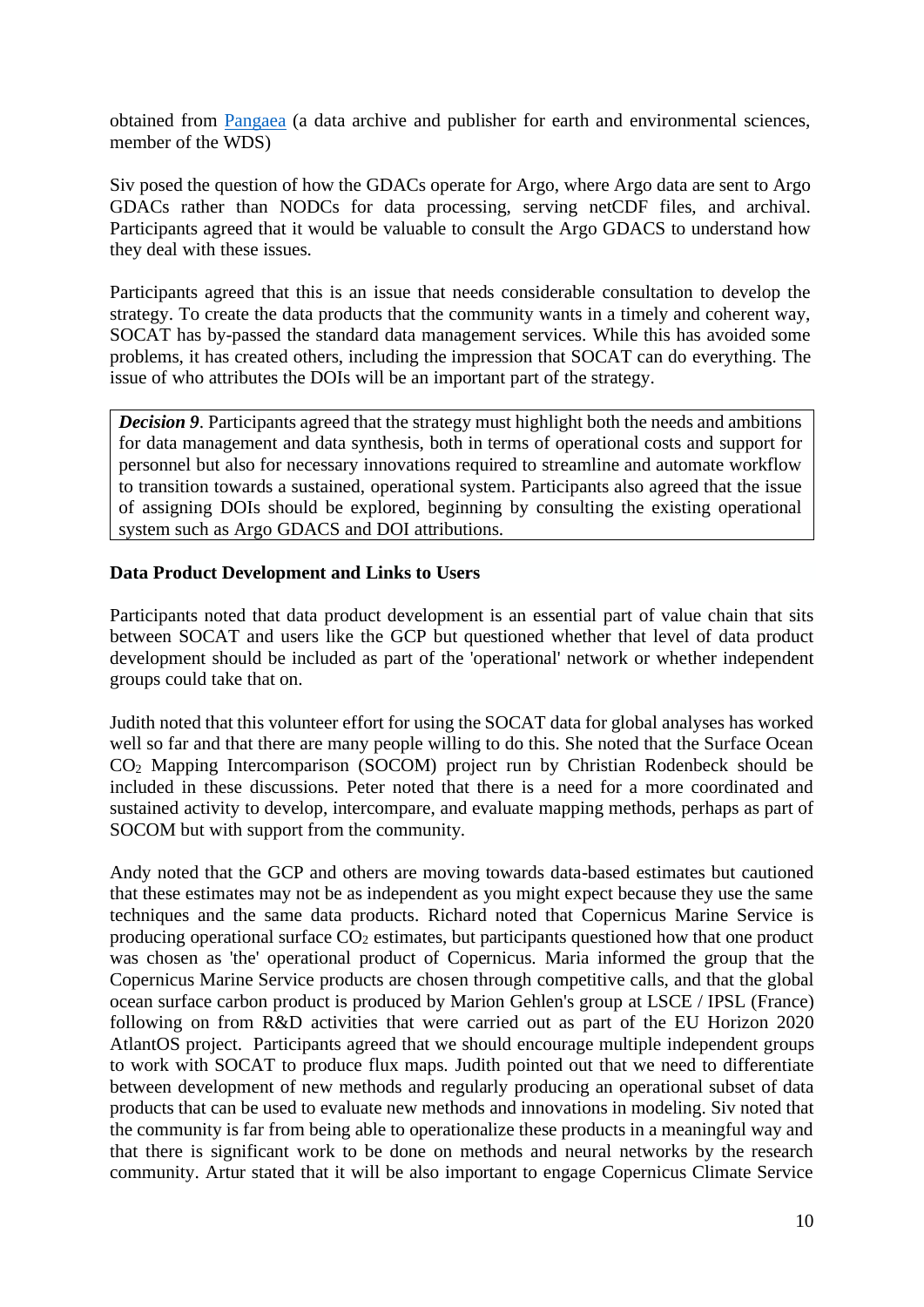since  $CO<sub>2</sub>$  is on their roadmap for ECV product development in the Climate Data Store. Andy suggested that we should aim for quality operational products by the end of the UN Ocean Decade when the neural network mapping estimates will have evolved to be able to use all the information and knowledge that we have, which is not currently the case.

Given the large discrepancies between model and data-based estimates and the numerous groups active in this area, participants agreed to develop a session at the strategy workshop to map activities in this area and to have a more coherent picture of the downstream users and their needs. Richard pointed out that we need to foster diversity, research, and innovation as part of the strategy and all agreed that these issues need to be more fully addressed as an important part of the value chain and co-design process. Participants further agreed that it would be useful to increase support for the SOCOM modeling / data synthesis effort to carry out regular analyses and intercomparisons using SOCAT data, which would also provide feedback to the observing network on in situ requirements as well as improve the operational data products. Participants suggested names and groups to contact for these discussions in addition to Judith and Peter already on the team.

*Decision 10.* Participants agreed to develop a session at the strategy workshop to map activities in this area and to have a more coherent picture of the downstream users and their needs, and to discuss with modeling / data synthesis groups the potential to carry out regular intercomparisons using SOCAT data, which would provide feedback to the observing network on in situ requirements as well as improve the operational data products.

#### **Best Practices, Standards, and Intercomparisons**

Participants discussed the need to establish, update, and/or officially endorse best practices and standards to create an interoperable global network from multiple platforms that measure  $CO<sub>2</sub>$ and ancillary support data. For data handling, Siv noted that there is a SOCAT QC 'cookbook' and training videos online. Participants discussed the continuing need for regular intercomparison exercises between underway systems while recognizing the goal of transitioning towards a global network with a smaller number of high-quality standardized systems (see discussions above re Decision 6).

Participants questioned how to make best use of all available data that will come from voluntary contributions such as citizen science platforms or 'sailing for science' programmes where quality may not be sufficiently known or reported. Dorothee and Siv noted that SOCAT can be set up to distinguish between contributors that are 'sustained' parts of the system versus opportunistic data contributions by selecting data by platform to exclude the data you may not want.

*Decision 11*. Participants agreed that best practices need to be updated as a key action of the global strategy.

## 4. MOVING FORWARD

Participants agreed to use the information generated at this meeting and the G7 FSOI Scoping Document to begin outlining the strategy. A Strategy Writing Team will be formalized via IOCCP and a subset of this Team will lead the planning of an international workshop to inform the strategy and reach international consensus on the way forward with implementation.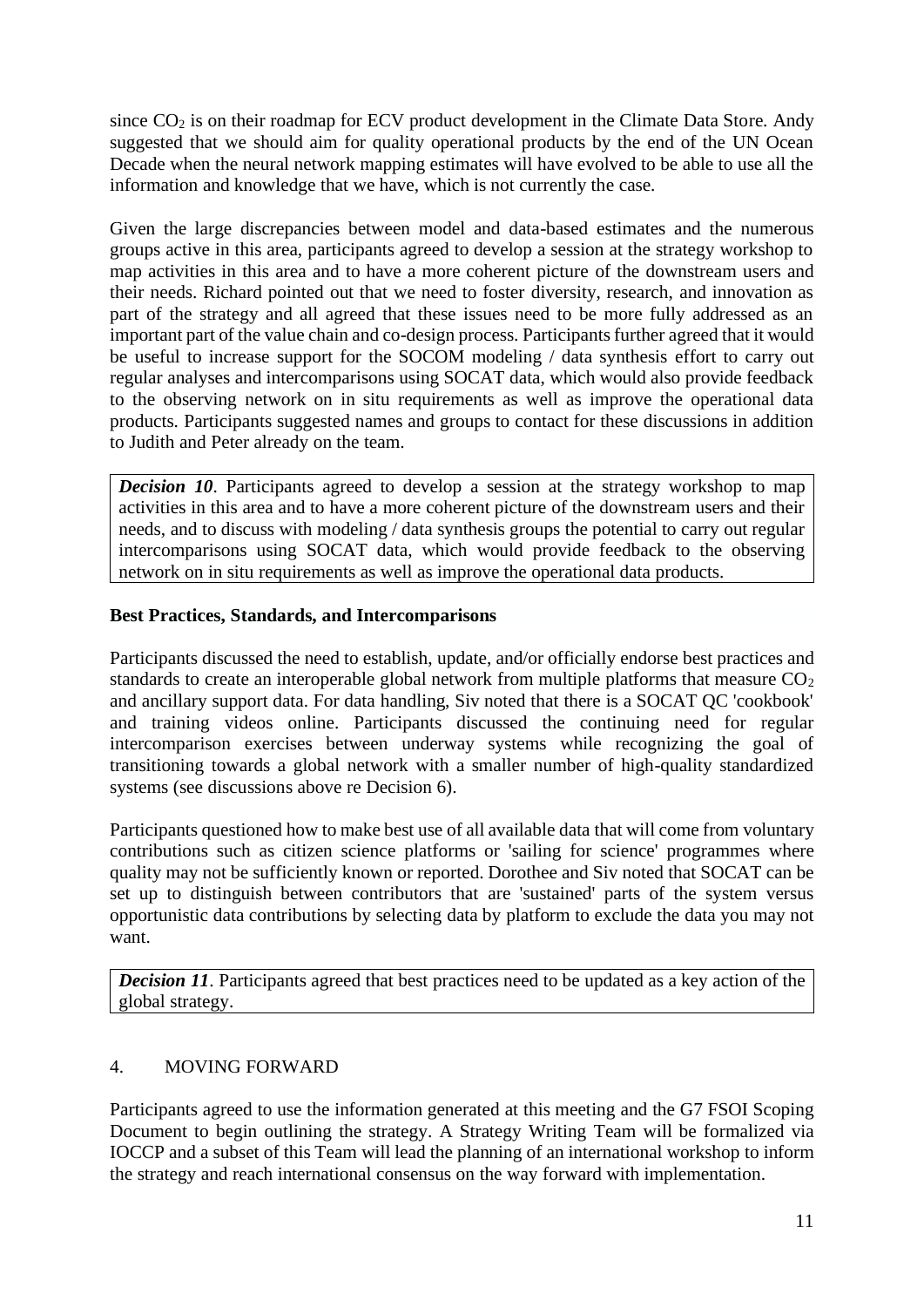Participants discussed the timeline for a workshop and tentatively agreed to the goal of publishing the strategy (or launching an open review / comment period on the strategy) in time for the UN Ocean Conference in Lisbon, June 2022. This would mean hosting a workshop no later than March 2022. Maria informed the group that the G7 FSOI could provide support for this workshop, which would likely be a hybrid event.

Participants agreed that the Strategy Writing Team and workshop planning group should be established in early January and begin holding regular meetings to begin advertising the workshop and contacting speakers in early February for a mid to late March workshop.

*Decision 12.* A Strategy Writing Team will be formalized via IOCCP and a subset of this Team will lead the planning of an international workshop, beginning in January 2022 with the goal of hosting a workshop in March and publishing the first draft strategy for open community review in time for the UN Ocean Conference in Lisbon in June.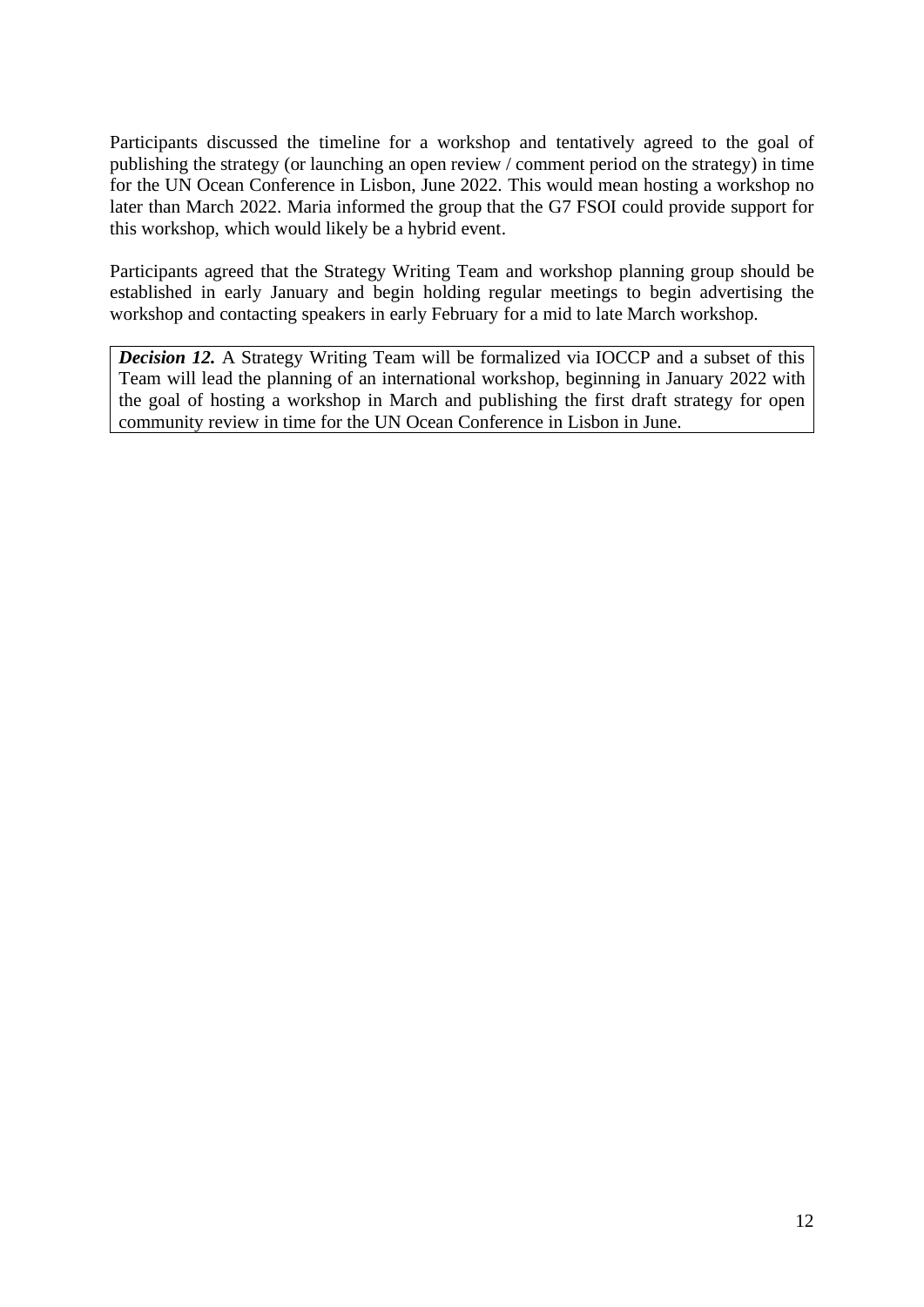#### ANNEX 1. PARTICIPANT LIST

Daria Atamanchuk – IOCCP SSG Expert, Ocean Frontier Institute, Dalhousie, Canada.

Dorothee Bakker – SOCAT Director, GCP member, School of Environmental Sciences, Uni East Anglia, UK.

Kim Currie – IOCCP SSG co-Chair, NIWA / UoO Research Centre for Oceanography, New Zealand

Maribel García-Ibáñez – IOCCP SSG Expert, Institut de Ciències del Mar, Barcelona, Spain.

Veronique Garcon – IOCCP SSG co-Chair, LEGOS, France

Judith Hauck – GCP member, Deputy Head, Marine Biogeosciences at Alfred-Wegener Institute, Helmholtz Centre for Polar and Marine Research, Germany.

Maria Hood – Director, EU Office of the G7 FSOI, Mercator Ocean International, Toulouse, France

Steve Jones – IOCCP SSG Expert, Data Manager, Bjerknes Centre for Climate Research, Uni Bergen, Norway

Peter Landschutzer – SOCOM member, Dept of the Ocean in the Earth System, Max Planck Institute for Meteorology, Germany.

Siv Lauvset – IOCCP SSG Expert, Senior Researcher, NORCE, Norway

Akihiko Murata – Principal Researcher (Senior) , Physical and Chemical Oceanography Research Group, JAMSTEC Global Ocean Observation Research Centre, Japan.

Artur Palacz – IOCCP Project Officer, Institute of Oceanology, Polish Academy of Sciences, Sopot, Poland

Richard Sanders – IOCCP SSG Expert, Director, Integrated Carbon Observing System Ocean Thematic Centre, Bergen, Norway

Adrienne Sutton – IOCCP SSG Expert, SOCONET co-chair, NOAA PMEL, USA

Maciej Telszewski – IOCCP Director, Institute of Oceanology, Polish Academy of Sciences, Sopot, Poland

Andrew Watson – Head, Oceans and Atmospheres Research Group, University of Exeter, UK.

Rik Wanninkhof – SOCONET co-Chair, NOAA AOML, USA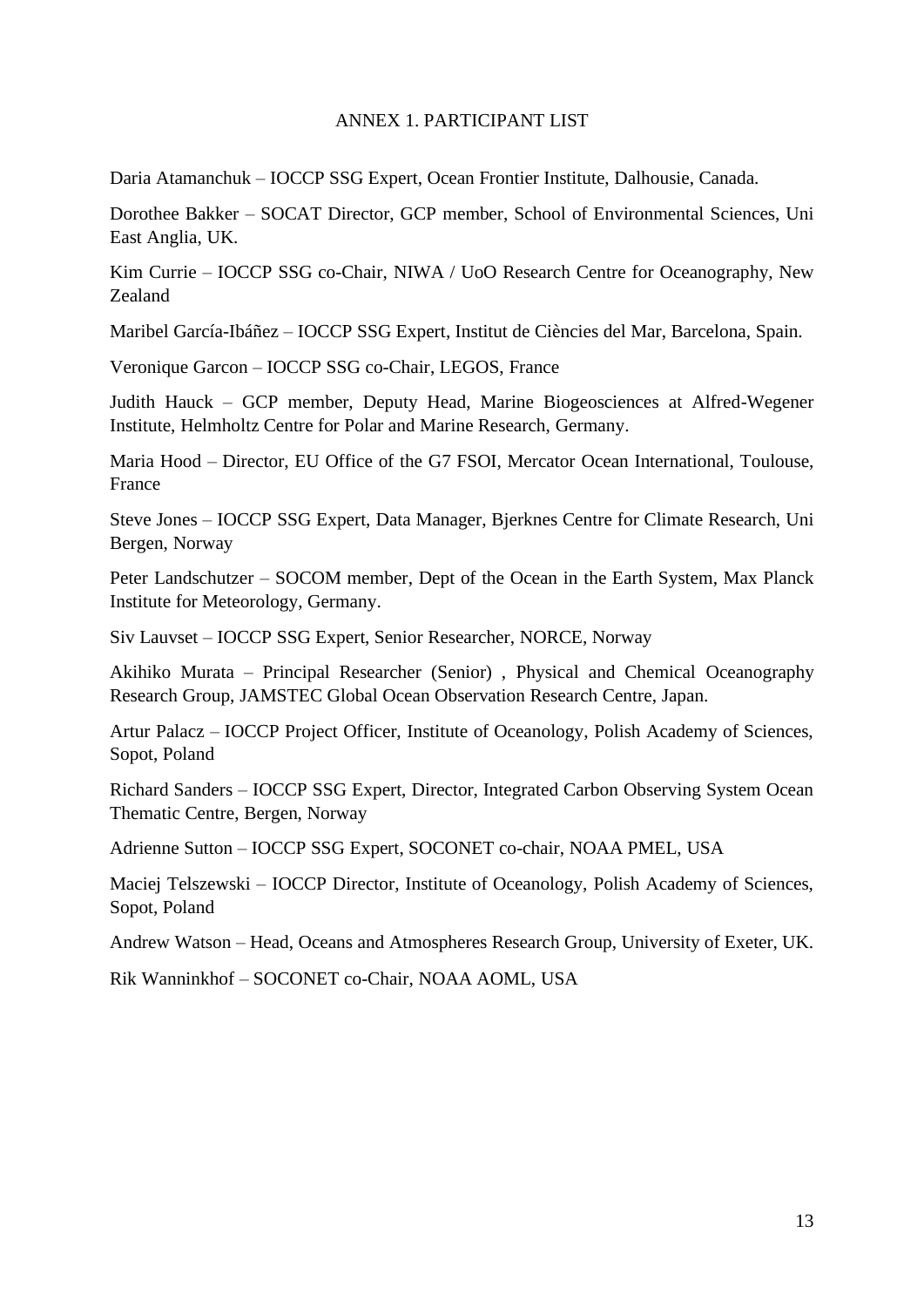# ANNEX 2. AGENDA



**1 st Planning Meeting of the Surface Ocean CO<sup>2</sup> Monitoring Strategy** 

**XVIth Session of the International Ocean Carbon Coordination Project Scientific Steering Group**

**25 November 2021**



**Panel**

#### **HYBRID MEETING AGENDA**

#### **1st Session (all times are CET):**

| 09h00-10h30           | 1. Overview of G7 / GOOS activity (15 minutes + 5 minutes q/a) -<br>background, objectives, status, timeline (Maria, Richard)                                                                                                                                                                                  |
|-----------------------|----------------------------------------------------------------------------------------------------------------------------------------------------------------------------------------------------------------------------------------------------------------------------------------------------------------|
|                       | Note: Overview of SOCONET scheduled for afternoon session / Rik and<br>Adrienne.                                                                                                                                                                                                                               |
|                       | 2. Discussions (approx. 20 minutes each)                                                                                                                                                                                                                                                                       |
|                       | <b>Strategy scope</b> - aspirations of an ideal system versus practicality of<br>a basic observing network and data centre capable of meeting<br>basic requirements as rapidly as possible.                                                                                                                    |
|                       | <b>Observing requirements</b> - GCOS? GCP? Operational Forecasters?<br>Who are stakeholders and what are the needs? What is the<br>minimum 'target' for the initial network?                                                                                                                                   |
|                       | Defining programs that contribute to the strategy and gaps - What<br>$\bullet$<br>are the criteria for determining which existing programs are<br>contributions to the strategy and how do we assess the gaps? How<br>do we fill the gaps? What is the role of networks like BGC Argo and<br>GO-SHIP? Gliders? |
| <b>Break (30 min)</b> |                                                                                                                                                                                                                                                                                                                |
| $11h00 - 12h30$       | 3. Overview of SOCAT (20 minutes) – scope, activities, existing staff,<br>existing operating funds, challenges (Dorothee)                                                                                                                                                                                      |
|                       | 4. Discussion (approx. 20 minutes each)                                                                                                                                                                                                                                                                        |
|                       | Needs and existing structures for data management (how to build<br>on SOCAT)                                                                                                                                                                                                                                   |
|                       | Needs for standards / best practices / CRMs / intercomparisons -<br>what? who?                                                                                                                                                                                                                                 |